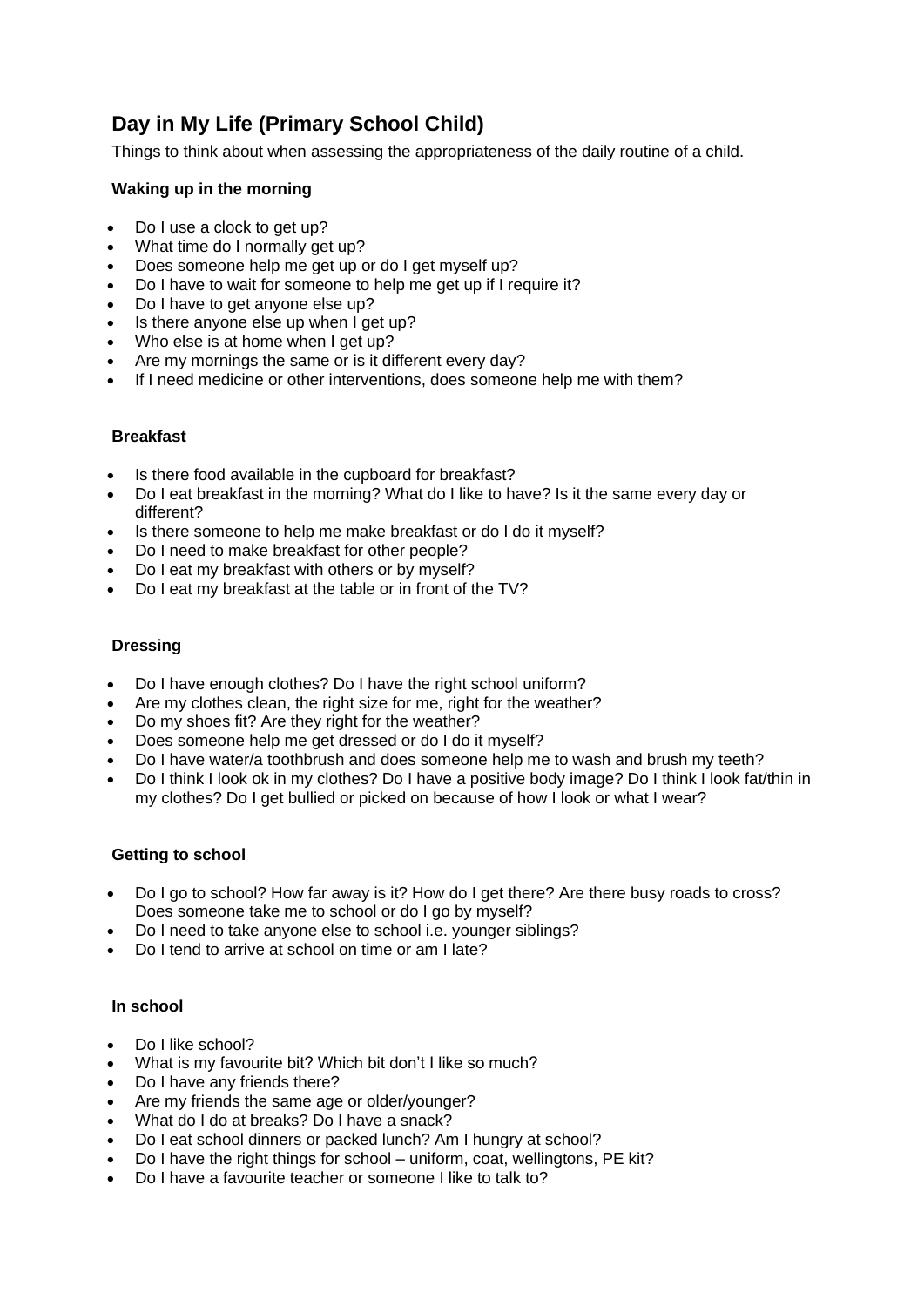- Do I fall asleep in class or struggle to concentrate?
- Do I see anyone for help at school either for my development or behaviour ELSA, school counsellor, support worker etc?
- Are my medical and care needs (e.g. medication and moving and handling protocols) appropriately met while at school and consistent with at home?
- Is there anyone that I don't like at school or think is mean?
- Have I ever been bullied?
- Do I go on school trips?

# **After school**

- How do I get home from school?
- Do I go home at the end of the school day or do I go to afterschool clubs?
- Does someone meet me at the end of the day and take me home or do I go to friends' houses or somewhere else?
- Is there anyone at home?
- Do I watch TV and if so, is what I watch okay for my age?
- Do I play any video games? Do I play online? Does anyone supervise me when I play online? Do I play with other people online and do I know who they are?
- Do I have a Facebook account, or other social media account?
- Do I have my own mobile phone and do I use this to message friends? Who are the friends? Are they all from school or are there others? Have I met them all? Do I send any photos or picture messages?
- Do I have homework to do and does anyone help me with it?
- Do I like doing my homework, does anyone check that I have done it?
- Is my home to school communication book maintained?
- Do I have to look after anyone else?
- Is there food available?
- Does anyone help me get some food?
- Do I need to get food for anyone else?
- Do I play out with friends after school? Who and where do we go?
- Do I like to play with toys? Do I have toys and games at home to play with?

# **Evenings**

- Do I have a dinner in the evening and what time is this?
- Who makes the food?
- What do I eat?
- Do I have a favourite food? Do I eat that food all the time or do I try new things?
- Do I eat with others, and at the table, or do I eat by myself?
- Is there anyone I can tell if I am hungry and do they provide food for me?
- Do I watch TV and what do I watch?
- Do I use the internet or social networking sites? What device do I use laptop / tablet / phone? Does anyone check what I am doing on the internet / are there any parent controls?
- What sites do I visit online and what do I do?
- Do I chat online or share any information or pictures? What do I talk about?
- Do I go out in the evening and if so, who do I go out with? Where do I go and what I do there?
- Do I have to be home by a set time?
- Does my carer know who I play with?
- What do I do with my family in the evenings?
- What do my carers do?
- Do we spend time together or do our own things?
- Is there an appropriate behaviour management plan in place and is this adhered to?